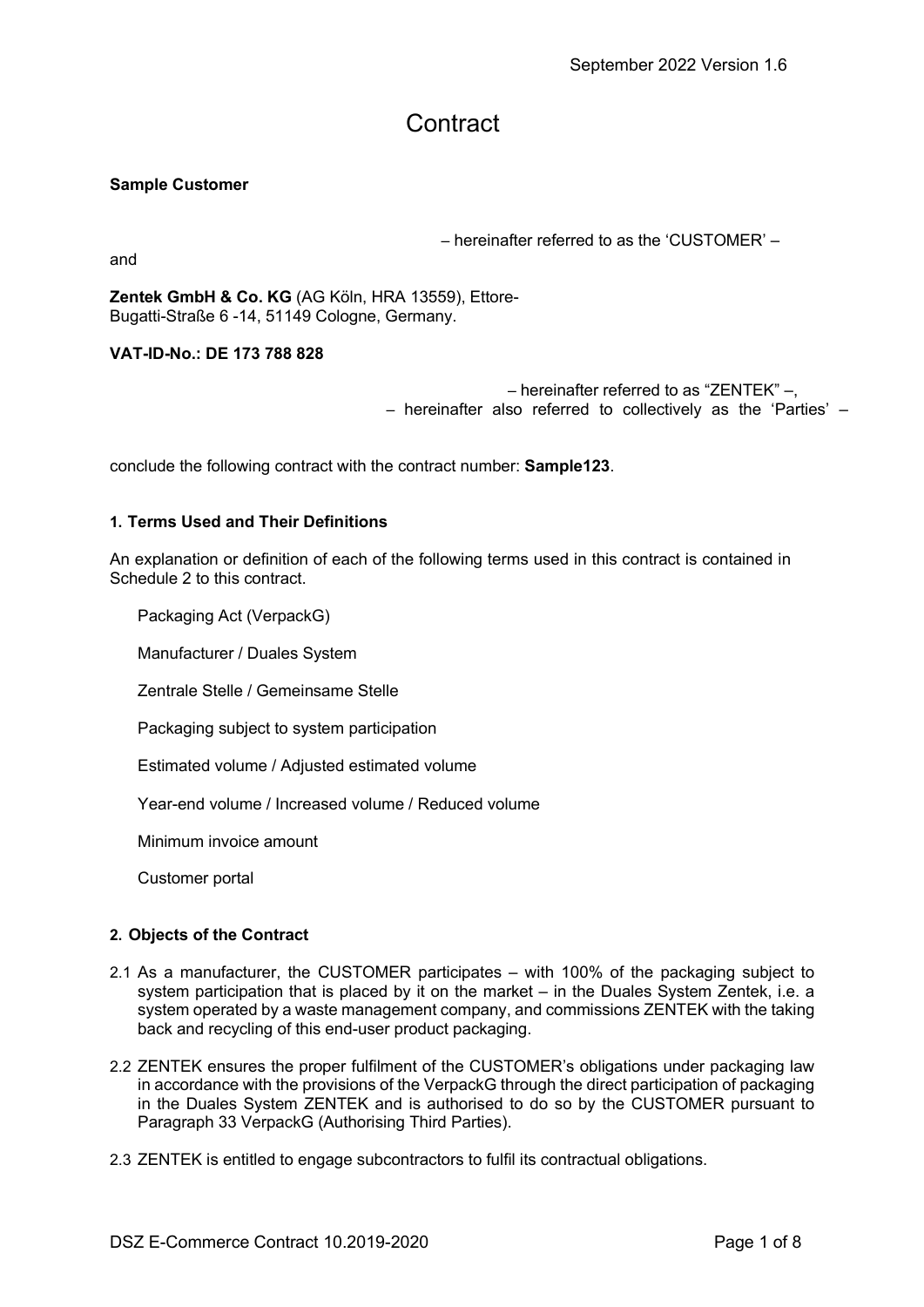#### 3. Volume Report, Registration Number

- 3.1 The CUSTOMER must, for the first time at the time the contract is concluded, report to ZENTEK the estimated volume that it expects to put on the market in the first contractual year.
- 3.2 The CUSTOMER must report to ZENTEK on or before 31 January of the following year the volumes actually put on the market (actual volumes). The report must be made via the customer portal provided by ZENTEK. The prerequisite for submitting the reported actual volume is the prior confirmation or the adjustment of the estimated volume on or before 31 December for the following year, if the contract has been renewed for a further year.
- 3.3 If the CUSTOMER fails to submit a separate report or an adjustment via the customer portal on or before 31 December, then the annual volume last invoiced is deemed the new estimated volume for the following year.
- 3.4 If the CUSTOMER is obligated by law to provide a declaration of completeness pursuant to Paragraph 11 VerpackG, the actual volume (year-end report) for the previous year with respect to the reported packaging must, no later than 20 March of the respective calendar year, be confirmed as towards ZENTEK by a registered appraiser or by a German certified public accountant, tax advisor, or certified accountant who is registered in accordance with Paragraph 27(2) VerpackG.
- 3.5 The CUSTOMER undertakes to register with the Zentrale Stelle Verpackungsregister (ZSVR) (currently at www.verpackungsregister.org) and to provide ZENTEK, at the time the contract is concluded, with the registration number.
- 3.6 The CUSTOMER is obligated, after reporting its data volume to ZENTEK, to promptly report the same volume to the ZSVR (Paragraph 10 VerpackG).

#### 4. Remuneration, Invoicing

- 4.1 Payment must be made via a payment service provider (such as PAYONE, credit card, SEPA direct debit mandate, or a debiting of the payer's own PayPal account) or per invoice. The annual remuneration is calculated by multiplying the estimated volume per material category by the prices stipulated in the price list (Schedule 1), in observance of any applicable minimum invoice amounts (also Schedule 1).
- 4.2 On or before 31 December of an ongoing year, the CUSTOMER must license the estimated volumes for the following year pursuant to Section 3.3 via the customer portal and effect payment via the payment methods set out in Section 4.1 on the basis of the acknowledged conditions.
- 4.3 A report pursuant to Section 3 that is made late or not made at all entitles ZENTEK to issue the invoice on the basis of its own estimation based on the estimated volume stated by the CUSTOMER or on the volumes reported by the CUSTOMER in previous years. In such a case, the estimated packaging volumes on which the invoicing is based will also be used for any volume reports that may have to be made to the Zentrale Stelle, to which the CUSTOMER grants its consent.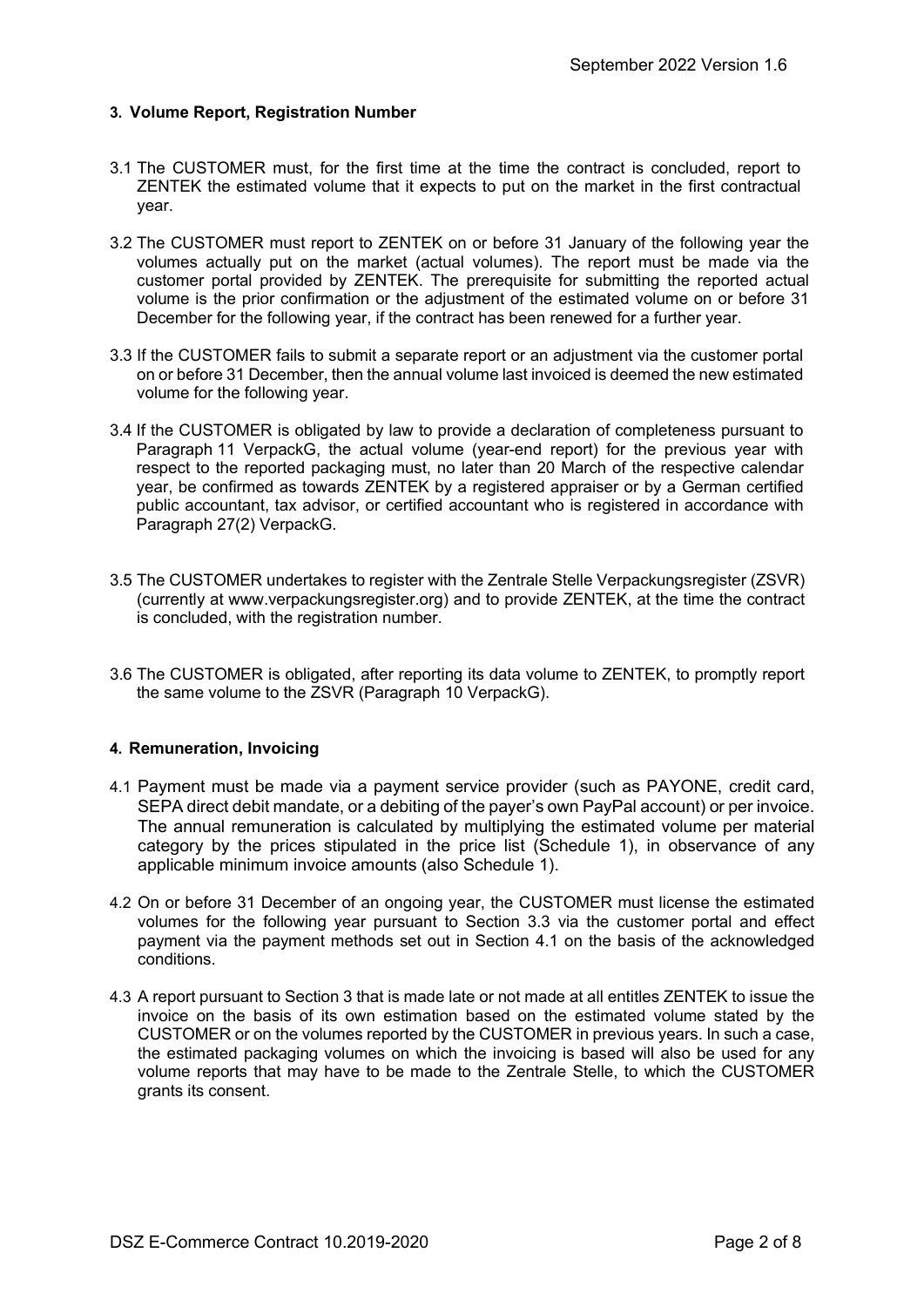4.4 The invoice is issued electronically in adherence to the provisions of Paragraph 14(3) of the [German] Turnover Tax Act (UStG). The CUSTOMER must ensure receipt of the message. The CUSTOMER's e-mail address for receipt of the electronic invoice is:

Mustermann@muster.de

#### 5. Invoicing Based On the Reported Actual Volume (Year-End Report)

- 5.1 ZENTEK is obligated pursuant to Paragraph 19 VerpackG to participate in the so-called 'Gemeinsame Stelle' (clearing house). No later than 15 May of each year, the Gemeinsame Stelle must determine the volume of packaging actually put on the market in the previous year. It then must carry out a financial equalization among all Duales Systems. According to the equalization rules, additional fees must be paid to the Gemeinsame Stelle for increased volumes. For reduced volumes, no reimbursement is made. In light of the foregoing, the Parties agree as follows:
- 5.2 If the mandatory reported actual volume (year-end report), in relation to the individual material categories, shows an increased volume, the additional licensing of and payment for this must be effected using the customer portal via the payment methods set out in Section 4.1.
- 5.3 If the reported estimated volume or the reported actual volume (year-end report), in relation to the individual material categories, shows a reduced volume, then ZENTEK, for the reasons set out in Section 5.1, has no obligation to reimburse the fees already paid by the CUSTOMER for the reduced volume.
- 5.4 If the reported actual volume (year-end report) pursuant to Section 3.2 is not reported or not reported on or before the deadline of 31 January of the ongoing year, then ZENTEK is released from its performance obligations under Section 2.2. in relation to any such increased or reduced volumes.

#### 6. Price Adjustments

ZENTEK is entitled to make price adjustments in so far as the adjustments are due to changes to waste-disposal costs and/or such costs arising from amendments made to statutory/publicadministration provisions and/or compulsory rules, especially in relation to the structuring and operating of a system within the meaning of Paragraph 3(16) VerpackG. ZENTEK must give written notice of a price adjustment at least six weeks ahead of time. If the CUSTOMER objects to the price adjustment within two weeks subsequent to receipt [of the notification], the CUSTOMER has the right to prematurely terminate the contract effective as per the point in time at which the price adjustment takes effect. The price adjustment otherwise takes effect at the notified time.

#### 7. Setoff, Retention of Title

The CUSTOMER is only entitled to rights of setoff and to retentions of title to the extent to which its counterclaims are undisputed, expressly acknowledged by ZENTEK, or judicially determined as final and absolute.

#### 8. Liability

8.1 Subject to the following contractual provisions, the contracting parties are liable in accordance with the statutory provisions.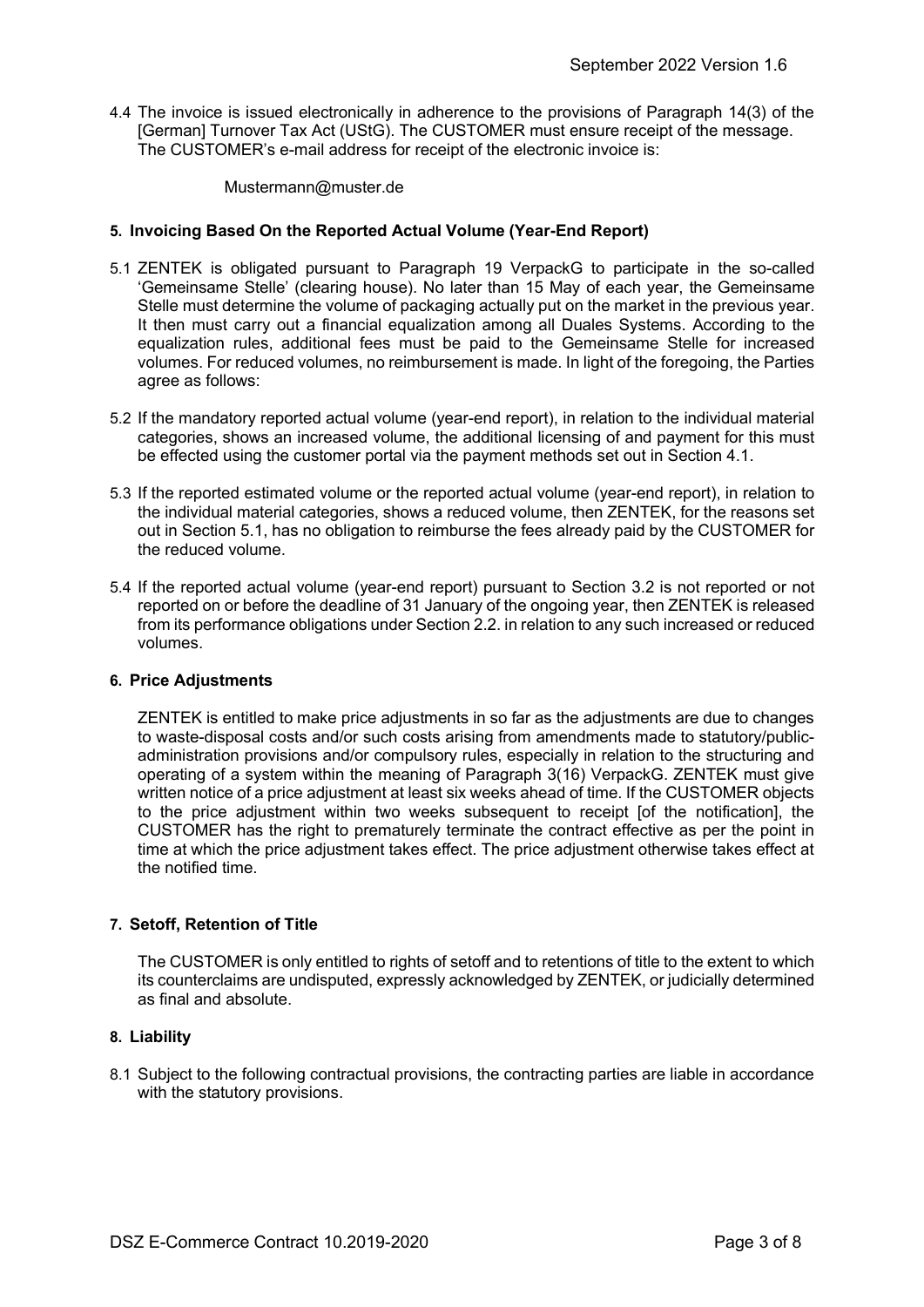8.2 In the case of ordinary negligence, ZENTEK's liability is limited to a) loss arising from a fatal injury, a bodily injury, or an injury to a person's health, and b) loss arising from a breach of a fundamental contractual obligation (a contractual obligation the fulfilment of which makes it possible at all to properly implement the contract and the fulfilment of which the CUSTOMER customarily relies on or is entitled to rely on). In the case of a breach of a fundamental contractual obligation, liability is limited to compensation of foreseeable loss that typically occurs; liability for indirect loss, especially loss of profits, is excluded.

# 9. Term of the Contract

9.1 The contract begins on [...].

9.2 Each party may terminate the contract by way of ordinary termination by giving notice of termination three months

- 9.2.1. prior to the end of the calendar year that was agreed on as the final contractual year, or,
- 9.2.2. once the agreed minimum term of contract has expired, prior to the end of a calendar year.
- 9.3 The right to terminate the contract by way of extraordinary termination [termination without notice] remains in effect.
- 9.4 Each party is entitled to terminate the contract by way of extraordinary termination [termination without notice] especially if the respective other party grossly breaches one of its main contractual obligations, or if insolvency proceedings are opened in relation to the assets of the other respective party or if the opening of such proceedings is denied due to an insufficiency of assets.

#### 10. Final Provisions

- 10.1 If any provision of this contract is or becomes legally invalid in whole or in part, or if there is a gap in the contract or such a gap arises during the term of the contract, this does not affect the validity of the remainder of the contract. In such a case, the statutory provisions apply.
- 10.2 In the case of more than mere minor amendments to the law applicable to this contract, especially to the VerpackG, the Parties must try, within the transitional periods prescribed by law, to implement the changes that are necessary to enable a continuation of the contract under commercial parameters that are as unchanged as possible for each party.
- 10.3 No ancillary agreements have been entered into. Modifications and supplementations to this contract must be made in written form (Schriftform). The same applies to any agreement to exclude the written-form requirement.
- 10.4 German law applies to the exclusion of private international law.
- 10.5 The place of performance for ZENTEK is the registered office of ZENTEK.
- 10.6 If the CUSTOMER is a merchant (Kaufmann), a public-law entity, or a special public-law fund, the exclusive place of judicial jurisdiction (Gerichtsstand), including international jurisdiction, for all disputes arising directly or indirectly from this contractual relationship is the registered office of ZENTEK. The same applies if the CUSTOMER has no general jurisdiction (allgemeiner Gerichtsstand) in Germany or if its domicile or habitual residence is unknown at the time the suit is lodged. Contrary to the foregoing, ZENTEK is entitled to sue the CUSTOMER at the CUSTOMER's place of general jurisdiction.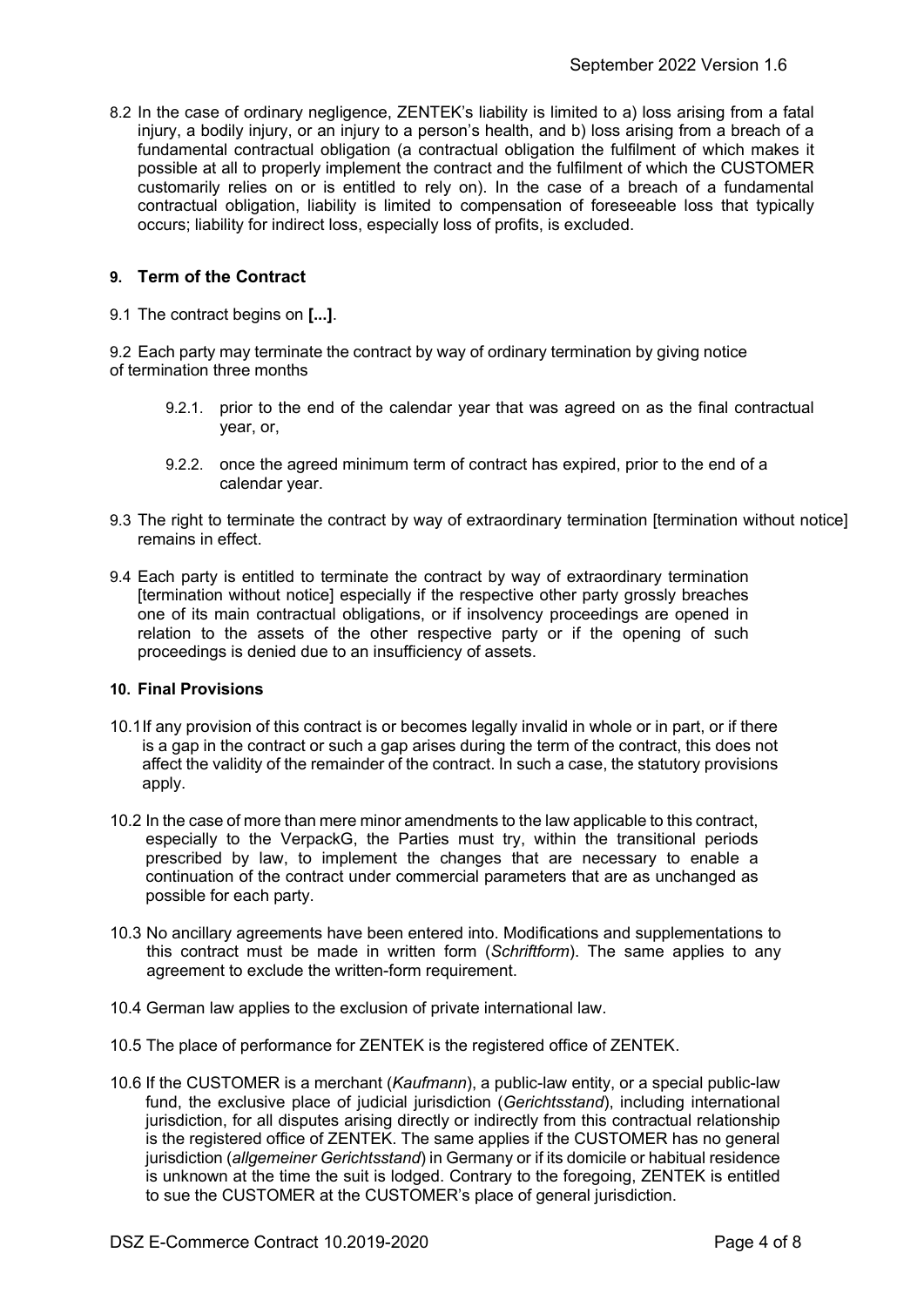10.7 The schedules listed below and attached to this contract form an integral part of this contract:

Schedule 1 (Price List and Estimated Volume) Schedule 2 (Definitions and Explanations of Terms)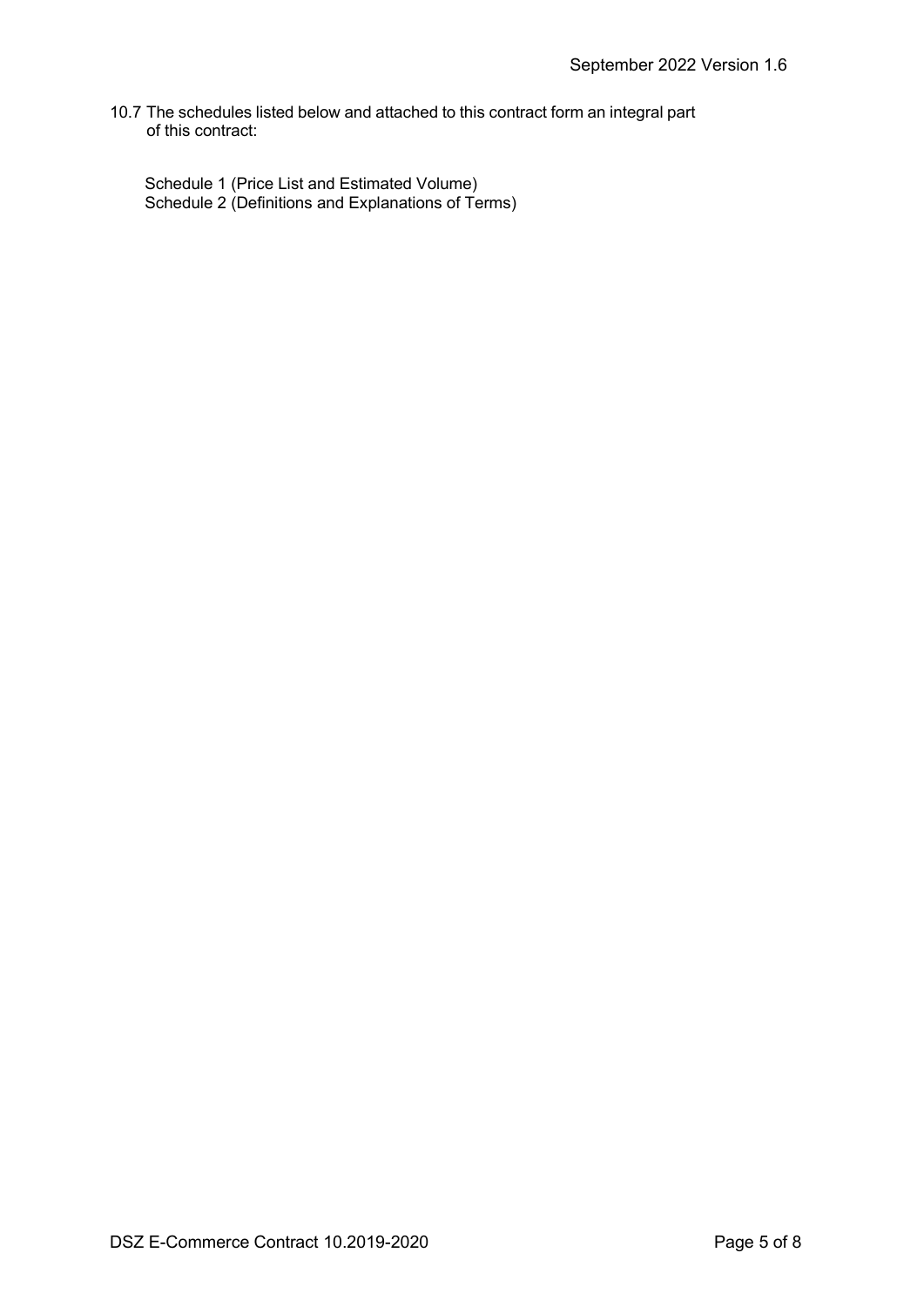# Schedule 1 Price List and Estimated Volume

| Material Category          | Price € / kg | Volume kg / p.a. |
|----------------------------|--------------|------------------|
|                            |              |                  |
| Glass                      |              |                  |
| Paper/paperboard/cardboard |              |                  |
| Iron metals                |              |                  |
| Aluminium                  |              |                  |
| <b>Plastics</b>            |              |                  |
| Liquid packaging boards    |              |                  |
| Other composite packaging  |              |                  |
| Other materials            |              |                  |

# The net minimum invoice amount is € \_\_\_\_\_ per calendar year.

The prices set out above apply per volume-unit (kilogram) put on the market. German statutory VAT must be added to all prices.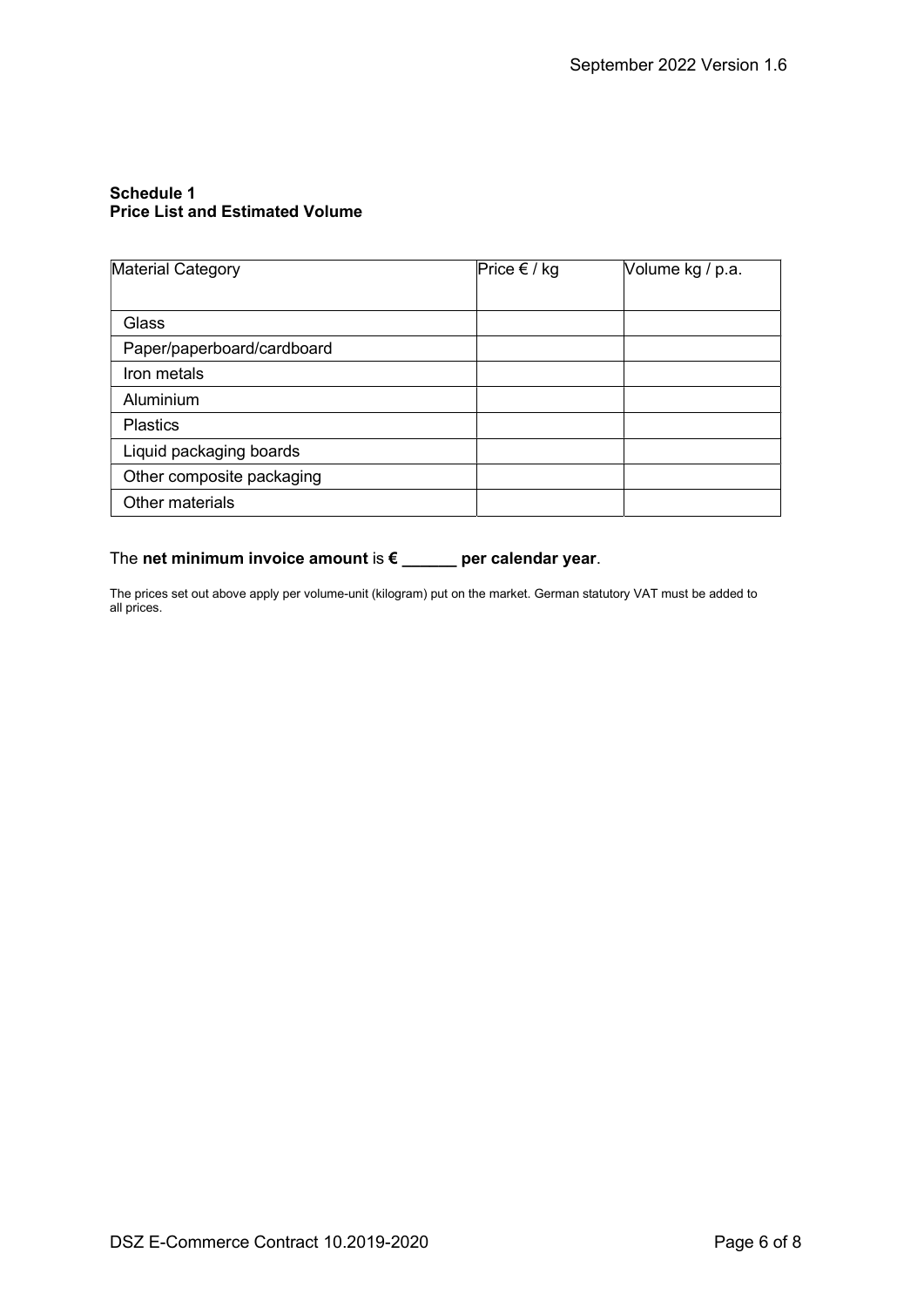# Schedule 2

# Definitions and Explanations of Terms

Any use of the term 'Paragraph' without reference to a specific piece of legislation is a reference to paragraphs of the VerpackG. The abbreviation used in the following for the Zentrale Stelle Verpackungsregister is the ZSVR.

Wherever 'Glossary DC-Guidelines' is cited as a source, this refers to the glossary from the 'Declarations of Completeness Guidelines' for the auditing and verifying of declarations of completeness pursuant to Paragraph 11 VerpackG (as per 1 January 2019) of the ZSVR.

| Term                         | <b>Explanation/Definition</b>                                                                                                                                                                                                                                                                                                                                                                                                                                                                                                                                                                                                                                                   |
|------------------------------|---------------------------------------------------------------------------------------------------------------------------------------------------------------------------------------------------------------------------------------------------------------------------------------------------------------------------------------------------------------------------------------------------------------------------------------------------------------------------------------------------------------------------------------------------------------------------------------------------------------------------------------------------------------------------------|
| (Duales) System              | A 'system' is a private legal entity or partnership that satisfies the requirements<br>of Paragraph 3(16) and that is licensed pursuant to Paragraph 18.<br>(Source: Glossary DC-Guidelines / Excerpt)                                                                                                                                                                                                                                                                                                                                                                                                                                                                          |
| Gemeinsame<br><b>Stelle</b>  | According to Paragraph 19, every (Duales) System has to participate in a so-<br>called Gemeinsame Stelle (clearing house). Although the Gemeinsame<br>Stelle is a private legal entity, it must perform statutorily prescribed tasks<br>(Paragraph 19(2)). Based on a variety of contractual arrangements, the<br>Gemeinsame Stelle has the task, for example, of offsetting the reciprocal<br>claims between the participating systems, which constantly arise due to the<br>fact that all of the systems are co-users of the existing collection systems<br>and the amounts owed for these are based on the fluctuating market shares<br>of the respective packaging volumes. |
| Liquid<br>packaging<br>board | 'Liquid packaging board' within the meaning of Paragraph 16(2) is liquid<br>packaging within the meaning of Paragraph 3(2) (in the form of<br>composite packaging within the meaning of Paragraph 3(5), in which<br>case the substrate material is cardboard). (Source: Glossary DC-<br>Guidelines)                                                                                                                                                                                                                                                                                                                                                                             |
| Manufacturer                 | A 'manufacturer' is a distributor within the meaning of Paragraph 3(14) and<br>Paragraph 3(9). (Source: Glossary DC-Guidelines)                                                                                                                                                                                                                                                                                                                                                                                                                                                                                                                                                 |
| Year-end report              | Report on the volume of end-user product packaging subject to system<br>participation that was put on the market by the Customer in a calendar year<br>and that was subject to participation with ZENTEK.                                                                                                                                                                                                                                                                                                                                                                                                                                                                       |
| Customer portal              | Customer Portal (zmart): At the time the contract is concluded, ZENTEK must<br>provide the CUSTOMER with the login credentials for the ZENTEK customer<br>portal (zmart) for easy payment and reporting purposes.                                                                                                                                                                                                                                                                                                                                                                                                                                                               |
| Kinds of material            | The 'kinds of material' are, with respect to the declarations of completeness<br>commencing in 2019, the kinds of materials listed in Paragraph 16(2), i.e.<br>glass, PPK, iron metals, aluminium, liquid packaging board, other composite<br>packaging. (Source: Glossary DC-Guidelines / Excerpt)                                                                                                                                                                                                                                                                                                                                                                             |
| Increased volume             | Positive difference between the (adjusted) estimated volume and the total<br>volume of end-user product packaging actually put on the market in a calendar<br>year as per the year-end report.                                                                                                                                                                                                                                                                                                                                                                                                                                                                                  |